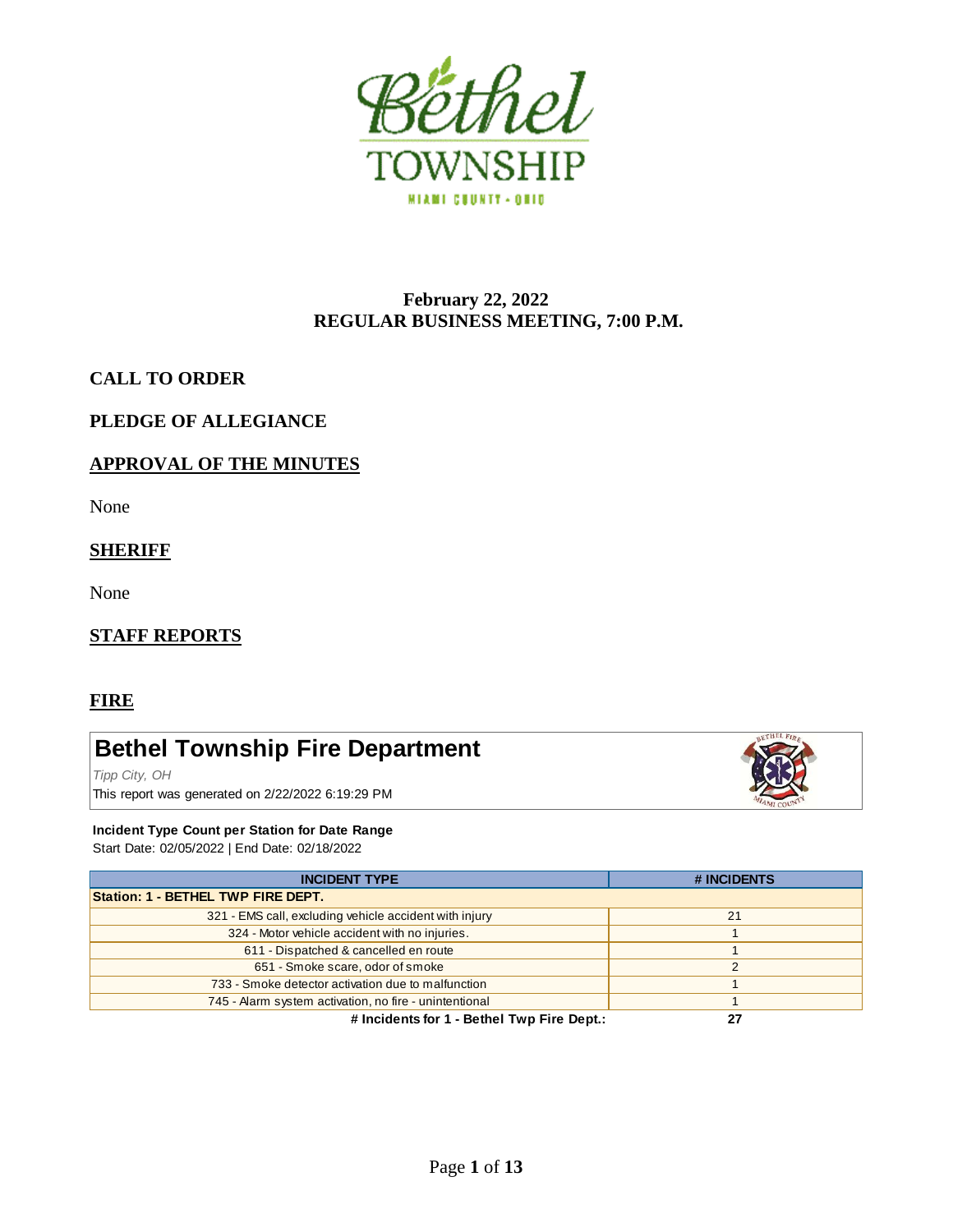# **Bethel Township Fire Department**

*Tipp City, OH*

This report was generated on 2/22/2022 6:17:17 PM



#### **Incidents per Zone per Shift for Date Range**

Start Date: 02/05/2022 | End Date: 02/18/2022





| <b>SHIFT</b> | <b>ZONE</b>            | # INCIDENTS    |
|--------------|------------------------|----------------|
| Platoon 1    | Southeast Quadrant     |                |
| Platoon 2    | <b>Brandt Quadrant</b> |                |
|              | <b>TIPP CITY</b>       | 1              |
| Platoon 3    | <b>BETHEL CLARK</b>    | 1              |
|              | <b>Brandt Quadrant</b> | 1              |
|              | <b>HUBER HEIGHTS</b>   | 1              |
|              | Northeast Quadrant     | 3              |
|              | Southeast Quadrant     | 1              |
| Platoon 4    | <b>BETHEL CLARK</b>    | 1              |
|              | <b>Brandt Quadrant</b> | 1              |
|              | <b>HUBER HEIGHTS</b>   | $\overline{1}$ |
|              | Southeast Quadrant     | 3              |
| Platoon 5    | <b>Brandt Quadrant</b> | 1              |
|              | Northeast Quadrant     | $\overline{2}$ |
|              | Southeast Quadrant     | 1              |
|              | Southwest Quadrant     | 1              |
| Platoon 6    | <b>Brandt Quadrant</b> | $\overline{2}$ |
|              | <b>HUBER HEIGHTS</b>   | $\overline{2}$ |
|              | Northwest Quadrant     | 1              |
|              | Southeast Quadrant     | 1              |
|              | <b>TOTAL:</b>          | 27             |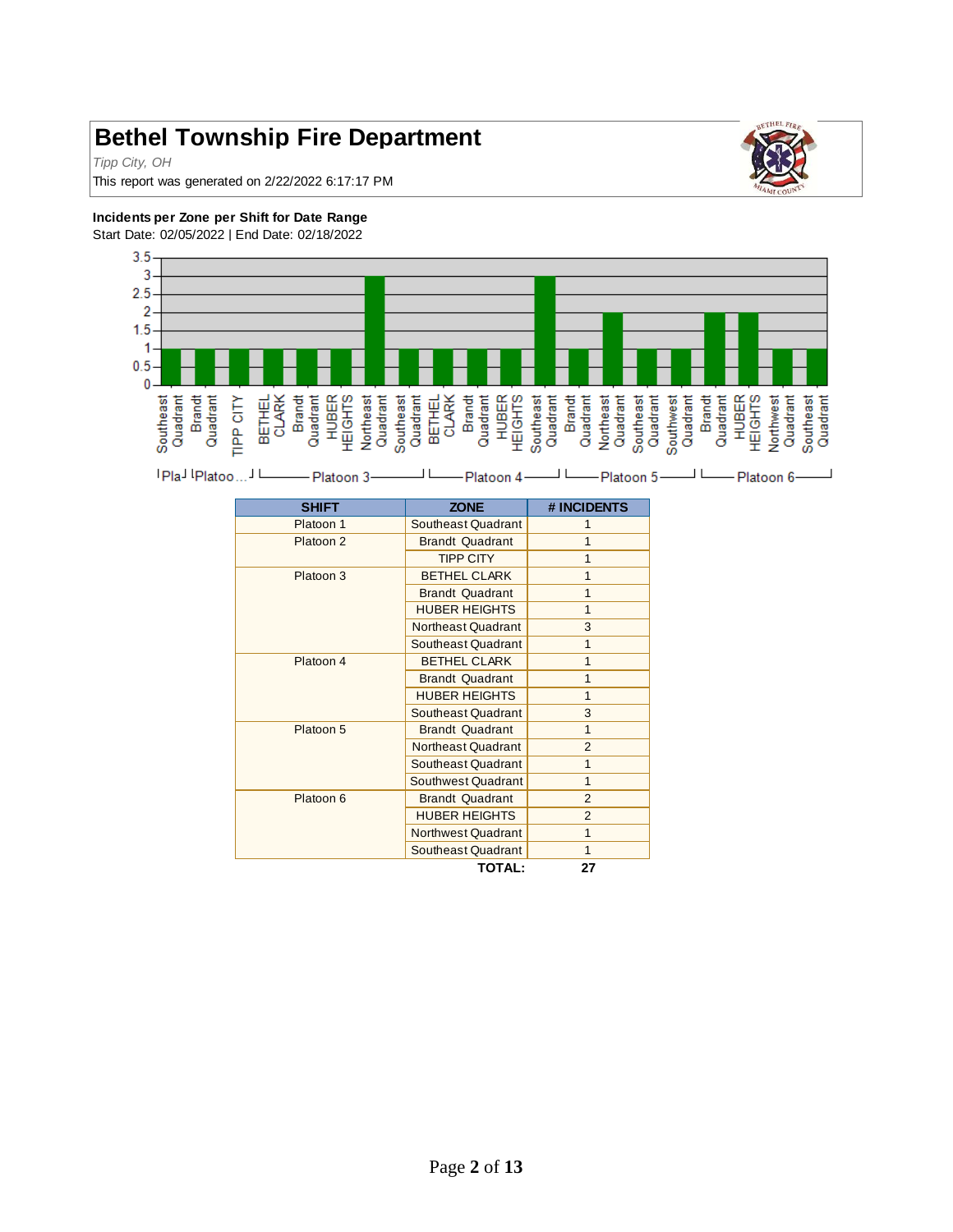# **ZONING**

|               |                      | Since the last Trustee meeting, the following zoning certificate applications have been received |
|---------------|----------------------|--------------------------------------------------------------------------------------------------|
| $ZC-07-22$    | 6838 US RT 40        | GARAGE                                                                                           |
| $ZC-08-22$    | 8036 PALMER RD       | <b>NEW RESIDENCE</b>                                                                             |
|               |                      | Since the last Board of Zoning Appeals (BZA) meeting, the following application is in process    |
| $V-01-22$     | 7598 NEW CARLISLE RD | BARN LOCATED IN FRONT OF RESIDENCE                                                               |
| $V - 02 - 22$ | 6622 SR 571          | POLE BARN 2,200SF BIGGER THAN ALOUD (TOTALING                                                    |
| 4,800 SF)     |                      |                                                                                                  |
| $V-03-22$     | 5495 SR 201          | 3RD ACCESSORY STRUCTURE (3,200SF TOTAL OF ALL                                                    |
| 3)            |                      |                                                                                                  |

#### **Since the last Zoning Commission (ZC) meeting, following zoning amendment applications are in process** None

#### **YEAR TO DATE (2022):**

Certificates issued in 2022: 06

Declarations received in 2022: 1

Variances requested in 2022: 0 Variances approved in 2022: 0

Conditional Use requested in 2022: 0 Conditional Use approved in 2022: 0

Zoning Amendments requested in 2022: 0 Zoning Amendments approved in 2022: 0

#### **BOARDS & COMMISSIONS**

#### **MIAMI COUNTY PLANNING COMMISSION:**

March 15<sup>th</sup>, 2022, at 7:00PM

#### **BETHEL TOWNSHIP BOARD OF ZONING APPEALS (BZA):**

The BZA will meet at the Township Building March 24<sup>th</sup>, 2022 at 630PM.

#### **BETHEL TOWNSHIP ZONING COMMISSION (ZC)**

The Zoning Commission will meet at the Township Building on March 24<sup>th</sup>,2022 at 700PM

#### **2022 ZONING ENFORCEMENT (YTD):**

|       | <b>Junk Cars</b> | <b>High Grass</b> | Construction | <b>Health Referrals</b> | Other | Cleared |
|-------|------------------|-------------------|--------------|-------------------------|-------|---------|
|       |                  |                   | Related      |                         |       |         |
| Month |                  |                   |              |                         |       |         |
| YTD   |                  |                   |              |                         |       |         |

Total: 0 Total Cleared: 0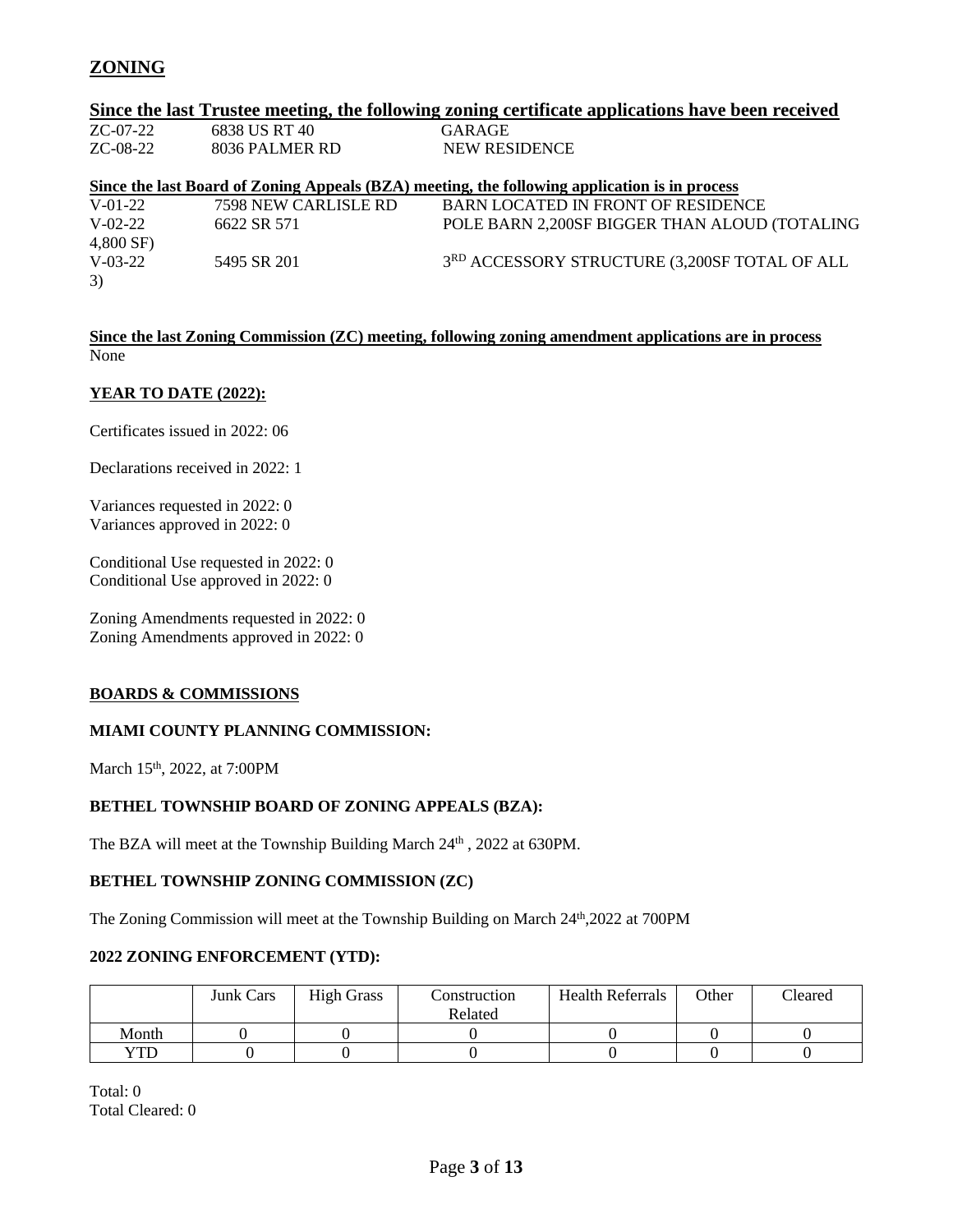## **ADMINISTRATORS REPORT**

## **General**

**There are five Resolutions on the agenda this evening.**

**The first Resolution to enter into a Memorandum of Agreement with Five Rivers Metroparks to partner with them for potential purchase of land.**

**Next are two Resolutions appointing Trustees to act as liaisons.**

**Forth is to start the Zoning Code Review and Update process with the Bethel Township Zoning Commission**

**Lastly there is a Resolution to accept the resignation of Lt. Nick Halter from the Bethel Township Fire Department. Nick has taken a job as a truck driver and cannot meet the time commitments of the Fire Dept.** 

## **TRUSTEE REPORTS**

**Trustee vanHaaren**: I talked to several people about broadband access and the lack of it in the Township. One guy told be that he was told by Metro Net that because the Township did not sign a contract they could not have it. Which was news to me. We will do some research on that. As far as drainage, Don has been doing most of that. I am working on a Township video to talk about drainage in more depth. In 2021 the State of Ohio updated their drainage code for the  $1<sup>st</sup>$  time since 1953. House Bill 340 passed in March of 2021.

**Trustee Reese:** We are going to have a joint meeting with Bethel School Board on March 1, 2022 at 5:30. We had a meeting to hire an attorney for annexation. And yesterday, we had a joint session with the Zoning Boards to update the zoning codes.

**Trustee Black:** I've been driving around looking at drainage in the township. Have talked with some residents and their neighbors as well. Been to the meetings Julie spoke of. I continue to drive past the property on  $5<sup>th</sup>$  and Walnut. I think that one is going to turn out ok. The mortgage company is foreclosing.

**Trustee vanHaaren**: I want to thank Andy, Mike and Debbie for all their hard work. They have done a lot of work for yesterday's joint zoning meeting with the BZA and Zoning commission, as well as we have a strategy meeting tomorrow all day. They have spent a lot of time putting together numbers, putting together projections, looking at things from all different angles so we have a good starting point when we talk. I know you spent time working on weekends, at that's never fun. So once again Thank you.

## **PUBLIC COMMENTS FOR ITEMS ON THE AGENDA**

**Resident Natalie Donahue**: I will start with a compliment. I do appreciate the effort that goes into the trustee reports.it is nice to hear because we know you are doing things behind the scenes. Thanks for having the special meeting with the zoning board, sounds like a lot of work went into them. I'm sorry I missed it. I own that, but I had no idea that this meeting was taking place. So, I have a lot of questions. When was the meeting posted? I didn't expect that something would happen on a day that the offices would be closed.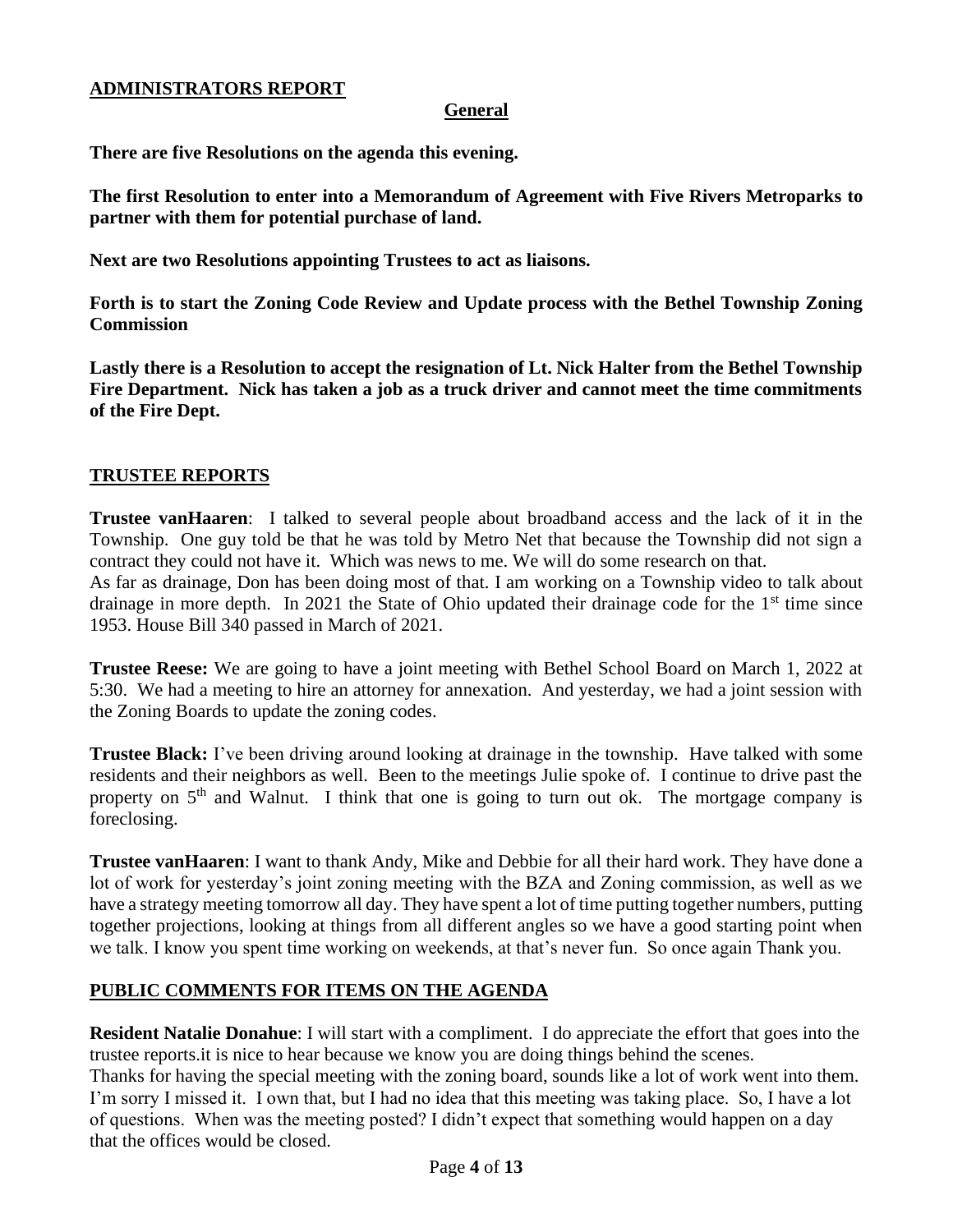**Administrator Ehrhart** stated that the joint meeting with zoning boards was posted Sunday and the agenda for todays meeting was posted last night after the joint meeting.

An email tree was sent out to the Trustees, Staff and Zoning Boards to see what day everyone had available. It all boiled down to Monday, Presidents Day was the only day that everyone had available. Much to our chagrin, coming back in for that meeting and setting everything up.

**Beth Vanhaaren** said she was sorry that you missed it. It took so long to get this set up on a date that everyone was available and we still were missing two.

**Natalie Donahue** stated its all the information I've been looking for, and have been waiting a long time for.

**Beth Vanhaaren** stated. there were no decisions that were made. Two weeks ago, I didn't agree with passing the resolution to direct the zoning board to review the zoning code, because I wanted to wait until this meeting took place. We hadn't met the new ones, some of them had never had their first meeting. That was what that meeting was. There were members of the public there. Typically, in a work session meeting you do not have to allow members of the public to speak. Don did, which was totally fine. There was no decision made. I would be happy to go over what was said after this meeting, or you can look at the meeting minutes from that meeting.

**Natalie Donahue** asked if that meeting was taped.

**Administrator Ehrhart** said they were and they will be posted to the website.

**Natalie Donahue** asked about Resolution A on the agenda.

**Trustee Black** explained that we are working on a deal with the Five Rivers Metro Parks on the Siler property that sits on the corner of Singer and 201. We do not want a developer to get a hold of that. We are talking with the Parks. They can a get a grant for 75% of the purchase price and we would then if approved would pay the other 25%. The 25% would be in the neighborhood of \$850,000 and would come from the 3.8mil levy fund. I will be donating some of the work which would reduce the cost to the Township. We don't know exactly how much at this time. We are going to go into a memorandum of understanding not to exceed \$1,000.00.00. We believe this is what the residents want to see. It will definitely prevent annexations of another 160acres. This land will not be ours. It will be Five Rivers Metro Parks. However, it must stay a park.

# **ACTION ITEMS**

## **RESOLUTION #22-02-23**

## **A RESOLUTION ENTERING INTO MEMORANDUM OF AGREEMENT WITH FIVE RIVERS METROPARKS FOR THE PURPOSE OF LAND ACQUISITION.**

WHEREAS, THE BETHEL TOWNSHIP TRUSTEES HAVE SHOWN INTEREST IN PARTNERING WITH FIVE RIVERS METROPARK FOR THE PURPOSES OF LAND ACQUISITION, AND

WHEREAS, FIVE RIVERS METROPARK HAS SUBMITTED A MEMORANDUM OF AGREEMENT IN ORDER TO PROCEED WITH SAID LAND ACQUISITION, AND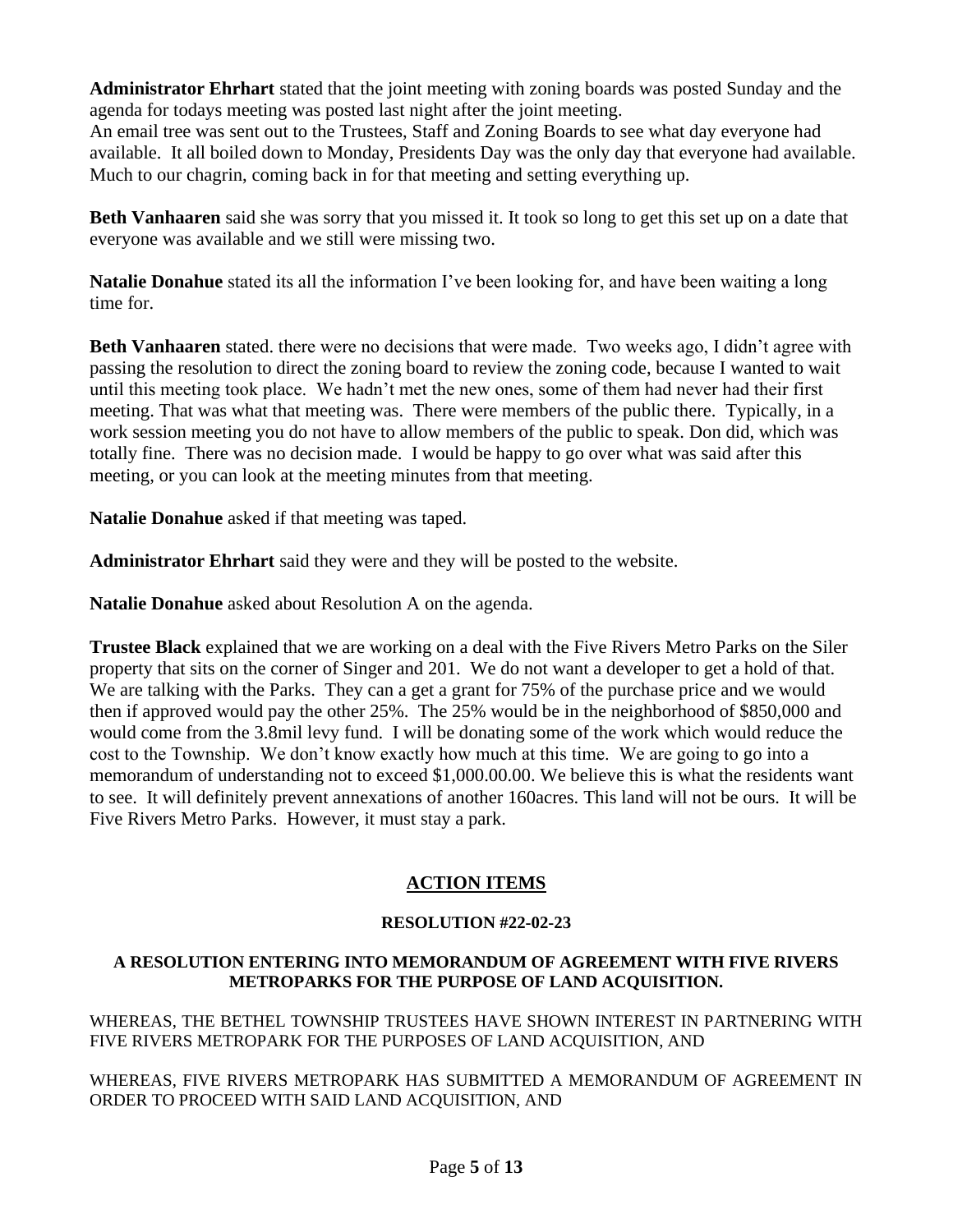WHEREAS, THE BETHEL TOWNSHIP TRUSTEES FEEL THAT SIGNING THE AGREEMENT AND MOVING FORWARD IN THE PROCESS IS IN THE BEST INTEREST OF THE TOWNSHIP, THEREFORE

BE IT RESOLVED BY THE BOARD OF TRUSTEES OF BETHEL TOWNSHIP, MIAMI COUNTY BETHEL TOWNSHIP SHALL ENTER INTO THE MEMORANDUM OF AGREEMENT WITH FIVE RIVERS METROPARK AND DIRECT THE TOWNSHIP ADMINISTRATOR TO EXECUTE THE DOCUMENTS.

The motion was moved by Trustee: **Beth vanHaaren** And seconded by Trustee: **Julie Reese**

**VOTE:**

| <b>Trustee Beth vanHaaren</b> | <b>YES</b> |
|-------------------------------|------------|
| <b>Trustee Julie Reese</b>    | YES.       |
| <b>Don Black</b>              | <b>YES</b> |

#### **CERTIFICATE OF RECORDING OFFICER**

I, DEBORAH A. WATSON, HEREBY CERTIFY THAT THE FORGOING IS A TRUE AND CORRECT COPY OF RESOLUTION #22-02-023 ADOPTED BY THE BOARD OF TRUSTEES OF BETHEL TOWNSHIP, MIAMI COUNTY HELD ON THE 22<sup>nd</sup> DAY OF FEBRUARY 2022, AND THAT I AM DULY AUTHORIZED TO EXECUTE THIS CERTIFICATE

DEBORAH A. WATSON FISCAL OFFICER BETHEL TOWNSHIP, MIAMI COUNTY

\_\_\_\_\_\_\_\_\_\_\_\_\_\_\_\_\_\_\_\_\_\_\_\_\_\_\_\_\_\_\_\_\_\_

#### **RESOLUTION #22-02-024**

#### **A RESOLUTION APPOINTING TRUSTEE DON BLACK AS LIAISON TO FIVE RIVERS METROPARKS FOR THE PURPOSES OF LAND ACQUISITION**

WHEREAS, THE BETHEL TOWNSHIP TRUSTEES PASSED RESOLUTION 22-02-023, WHICH APPROVED AN AGREEMENT WITH FIVE RIVERS METROPARKS TO POTENTIALLY PURCHASE LAND, AND

WHEREAS, IT IS DESIRED TO HAVE TRUSTEE DON BLACK TO WORK WITH THE TOWNSHIP ADMINISTRATOR AND FIVE RIVERS METROPARK AND TO REPORT BACK TO THE BETHEL TOWNSHIP TRUSTEES ANY NEGOTIATIONS, DISCUSSIONS, AND STRATEGY TO THE BOARD OF TRUSTEES FOR POTENTIAL FUTURE DECISIONS IN THIS MATTER.

BE IT RESOLVED BY THE BETHEL TOWNSHIP BOARD OF TRUSTEES TO APPOINT TRUSTEE DON BLACK AS LIAISON TO FIVE RIVERS METROPARK FOR THE PURPOSE OF LAND ACQUIISION.

The motion was moved by Trustee: **Julie Reese** And seconded by Trustee: **Beth vanHaaren** 

#### **VOTE:**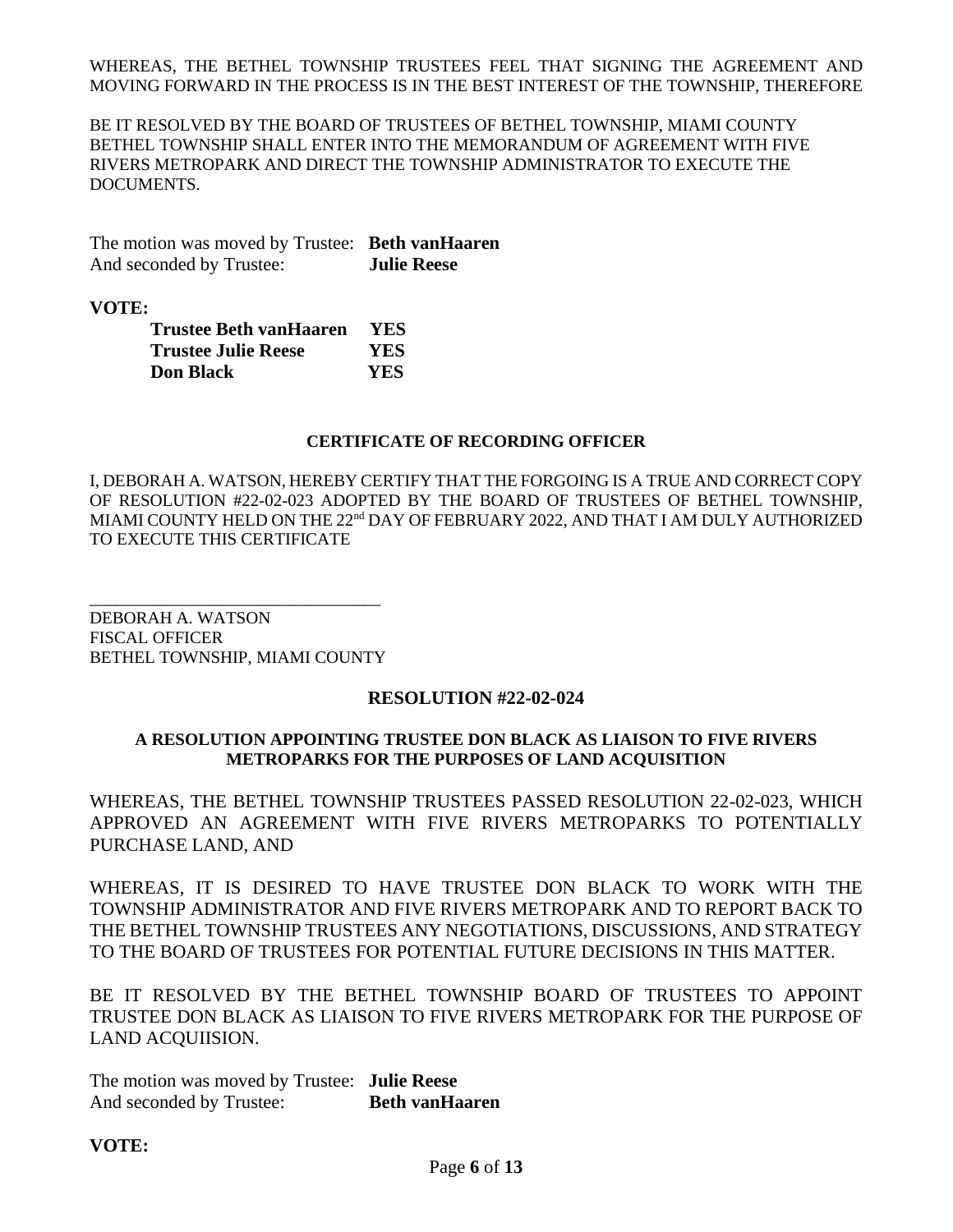| <b>Trustee Julie Reese</b>    | <b>YES</b> |
|-------------------------------|------------|
| <b>Trustee Beth vanHaaren</b> | <b>YES</b> |
| <b>Don Black</b>              | YES        |

#### **CERTIFICATE OF RECORDING OFFICER**

I, DEBORAH A. WATSON, HEREBY CERTIFY THAT THE FORGOING IS A TRUE AND CORRECT COPY OF RESOLUTION #22-0-024 ADOPTED BY THE BOARD OF TRUSTEES OF BETHEL TOWNSHIP, MIAMI COUNTY HELD ON THE 22<sup>ND</sup> DAY OF FEBRUARY 2022, AND THAT I AM DULY AUTHORIZED TO EXECUTE THIS CERTIFICATE

DEBORAH A. WATSON FISCAL OFFICER BETHEL TOWNSHIP, MIAMI COUNTY

\_\_\_\_\_\_\_\_\_\_\_\_\_\_\_\_\_\_\_\_\_\_\_\_\_\_\_\_\_\_\_\_\_

#### **RESOLUTION #22-02-025**

### **A RESOLUTION APPOINTING TRUSTEE BETH VANHAAREN AS LIAISON TO ATTORNEY PETER GRIGGS FOR THE PURPOSE OF ANNEXATION DISCUSSIONS WITH THE CITY OF HUBER HEIGHTS**

WHEREAS, THE BETHEL TOWNSHIP TRUSTEES PASSED RESOLUTION 22-02-022, WHICH EMPLOYED PETER GRIGGS AS LEGAL COUNSEL TO REPRESENT BETHEL TOWNSHIP IN LEGAL MATTERS AS PERTAINING TO ANNEXATION ISSUES AND POSSIBLE NEGOTIATIONS WITH THE CITY OF HUBER HEIGHTS, AND

WHEREAS, IT IS DESIRED TO HAVE TRUSTEE BETH VANHAAREN TO WORK WITH THE TOWNSHIP ADMINISTRATOR AND ATTORNEY PETER GRIGGS AND TO REPORT BACK TO THE BETHEL TOWNSHIP TRUSTEES ANY NEGOTIATIONS, DISCUSSIONS, AND STRATEGY TO THE BOARD OF TRUSTEES FOR POTENTIAL FUTURE DECISIONS IN THIS MATTER.

BE IT RESOLVED BY THE BETHEL TOWNSHIP BOARD OF TRUSTEES TO APPOINT TRUSTEE BETH VANHAAREN AS LIAISON TO ATTORNEY PETER GRIGGS FOR THE PURPOSE OF ANNEXATION ISSUES AND POSSIBLE NEGOTIATIONS WITH THE CITY OF HUBER HEIGHTS.

The motion was moved by Trustee: **Beth vanHaaren** And seconded by Trustee: **Don Black**

Discussion took place, Trustee Reese raised a list of concerns over Trustee VanHaaren representing us as the liaison to Huber Heights for annexation agreement purposes.

#### **VOTE:**

| Trustee Beth vanHaaren   | <b>YES</b> |
|--------------------------|------------|
| <b>Trustee Don Black</b> | <b>YES</b> |
| <b>Julie Reese</b>       | NO.        |

#### **CERTIFICATE OF RECORDING OFFICER**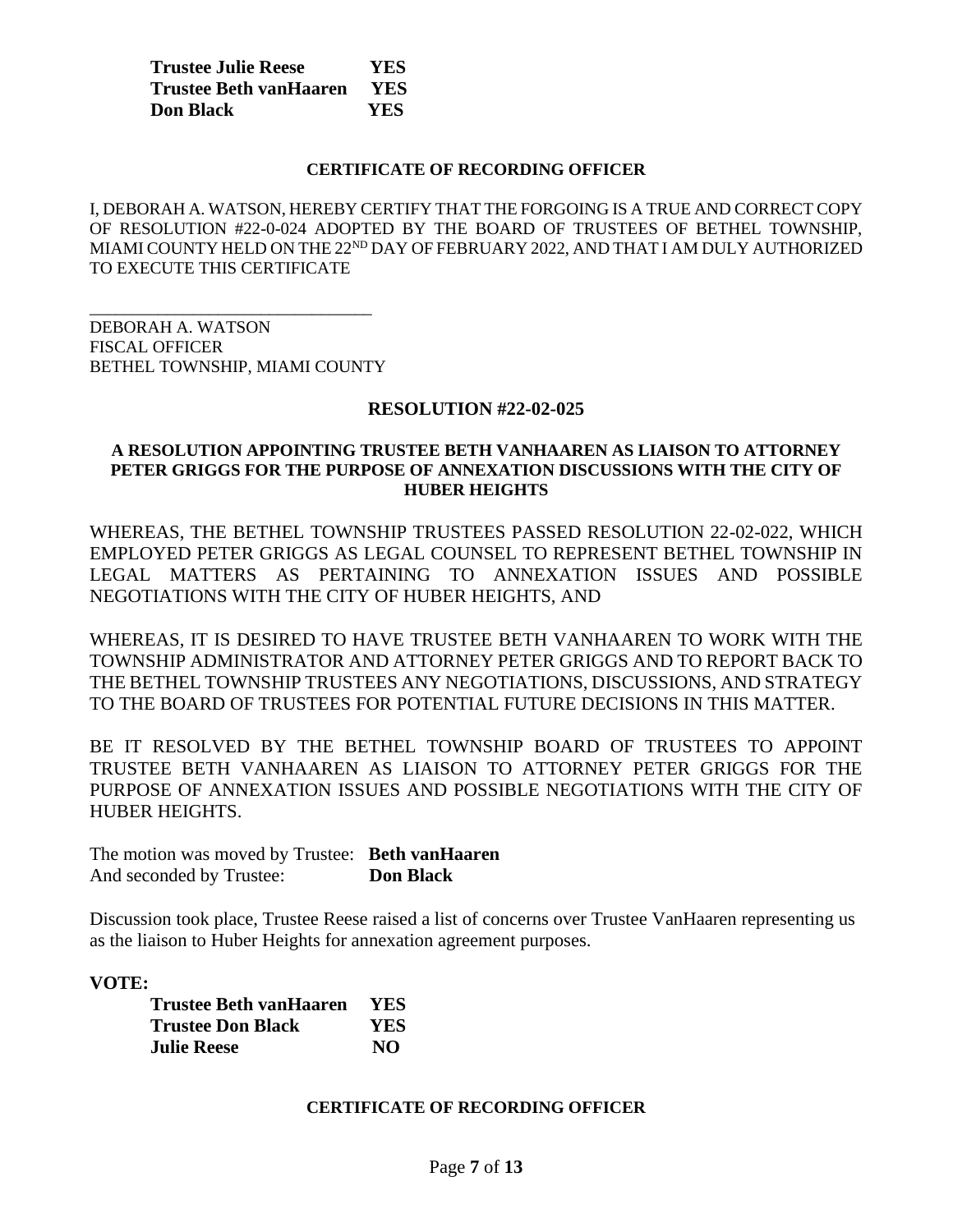I, DEBORAH A. WATSON, HEREBY CERTIFY THAT THE FORGOING IS A TRUE AND CORRECT COPY OF RESOLUTION #22-0-025 ADOPTED BY THE BOARD OF TRUSTEES OF BETHEL TOWNSHIP, MIAMI COUNTY HELD ON THE 22<sup>ND</sup> DAY OF FEBRUARY 2022, AND THAT I AM DULY AUTHORIZED TO EXECUTE THIS CERTIFICATE

DEBORAH A. WATSON FISCAL OFFICER BETHEL TOWNSHIP, MIAMI COUNTY

\_\_\_\_\_\_\_\_\_\_\_\_\_\_\_\_\_\_\_\_\_\_\_\_\_\_\_\_\_\_\_\_\_

## **RESOLUTION #22-02-26**

## **A RESOLUTION DIRECTING THE PLANNING & ZONING DEPARTMENT TO INTITATE TEXT AMENDMENT CHANGES TO THE BETHEL TOWNSHIP ZONING RESOLUTION**

WHEREAS, THE BETHEL TOWNSHIP PLANNING & ZONING DEPARTMENT HAS RECOMMENDED THAT TEXT CHANGES BE INITIATED TO THE CURRENT ZONING RESOLUTION OF BETHEL TOWNSHIP, MIAMI COUNTY, ORIGINALLY ESTABLISHED ON DECEMBER 8, 1956, AND

WHEREAS, STAFF RECOMMENDS THAT THESE CHANGES BE MADE TO REFLECT UPDATED DEVELOPMENT STANDARD FOR THE RESOLUTION, AND

WHEREAS, THE BOARD OF TRUSTEES OF BETHEL TOWNSHIP, MIAMI COUNTY ARE PERMITTED UNDER SECTION 519.12 OF THE OHIO REVISED CODE TO AMEND THE ZONING RESOLUTION, THEREFORE

BE IT RESOLVED BY THE BOARD OF TRUSTEES OF BETHEL TOWNSHIP, MIAMI COUNTY THAT THE PLANNING & ZONING DEPARTMENT INITIATE THE PROCESS OF AMENDING THE BETHEL TOWNSHIP ZONING RESOLUTION.

The motion was moved by Trustee: **Beth vanHaaren** And seconded by Trustee: **Julie Reese**

**VOTE:**

| Trustee Beth vanHaaren | <b>YES</b> |
|------------------------|------------|
| Trustee Julie Reese    | <b>YES</b> |
| <b>Don Black</b>       | YES        |

## **CERTIFICATE OF RECORDING OFFICER**

I, DEBORAH A. WATSON, HEREBY CERTIFY THAT THE FORGOING IS A TRUE AND CORRECT COPY OF RESOLUTION #22-02-026 ADOPTED BY THE BOARD OF TRUSTEES OF BETHEL TOWNSHIP, MIAMI COUNTY HELD ON THE 22<sup>nd</sup> DAY OF FEBRUARY 2022, AND THAT I AM DULY AUTHORIZED TO EXECUTE THIS CERTIFICATE

DEBORAH A. WATSON FISCAL OFFICER BETHEL TOWNSHIP, MIAMI COUNTY

\_\_\_\_\_\_\_\_\_\_\_\_\_\_\_\_\_\_\_\_\_\_\_\_\_\_\_\_\_\_\_\_\_\_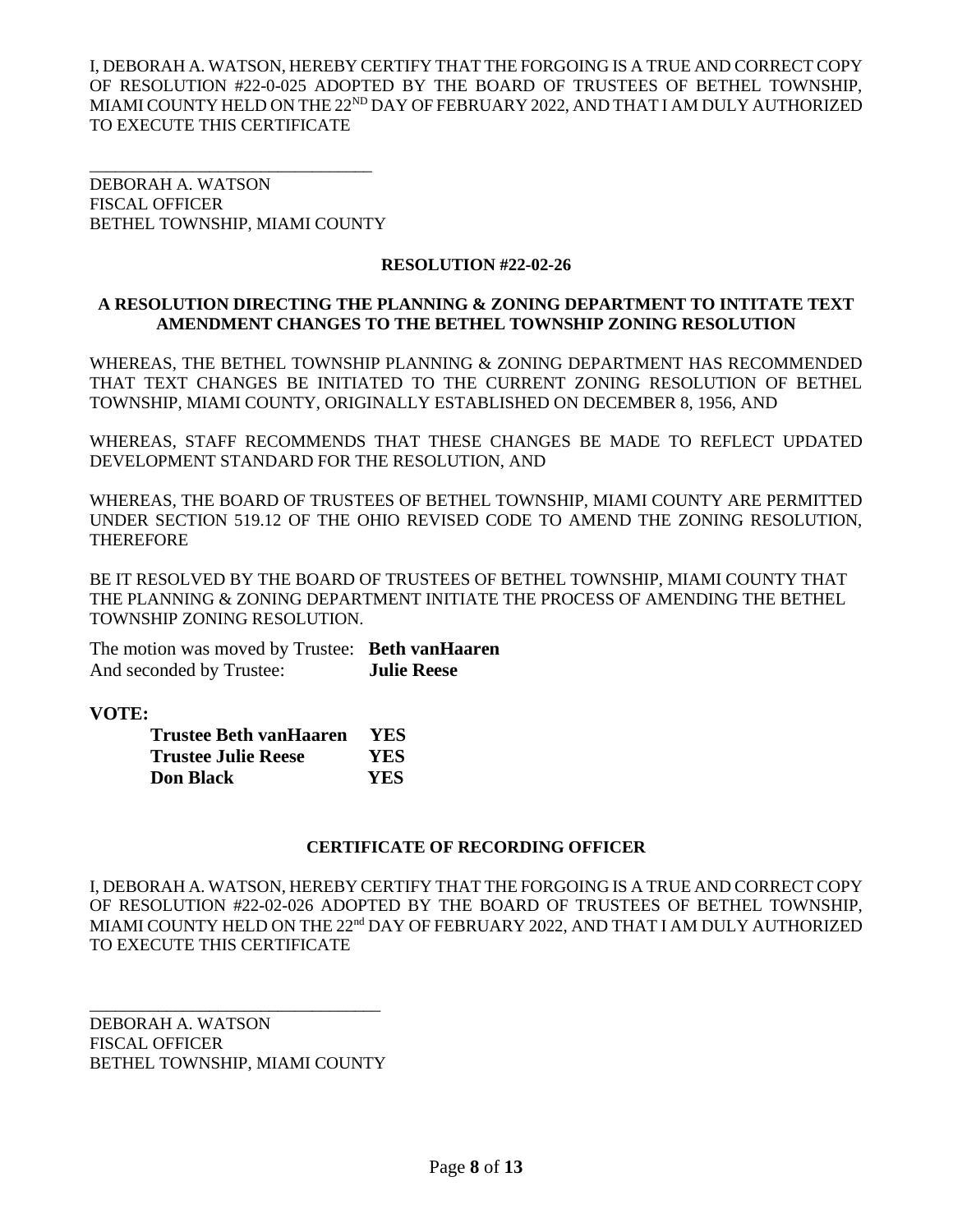## **RESOLUTION #22-02-027**

## **A RESOLUTION TO ACCEPT THE RESIGNATION OF LT. NICK HALTER FROM THE BETHEL TOWNSHIP FIRE DEPARTMENT**

WHEREAS, NICK HALTER HAS SUBMITTED HIS LETTER OF RESIGNATION DUE TO BEING TAKING A JOB AS A TRUCK DRIVER AND CAN NO LONGER MEET THE TIME REQUIREMENTS OF THE FIRE DEPARTMENT.

BE IT RESOLVED THE BETHEL TOWNSHIP BOARD OF TRUSTEES ACCEPT THE RESIGNATION OF LT. NICK HALTER FROM THE BETHEL TOWNSHIP FIRE DEPARTMENT

The motion was moved by Trustee: **Julie Reese** And seconded by Trustee: **Beth vanHaaren** 

**VOTE:**

| <b>Trustee Julie Reese</b>    | YES.       |
|-------------------------------|------------|
| <b>Trustee Beth vanHaaren</b> | <b>YES</b> |
| <b>Don Black</b>              | YES        |

#### **CERTIFICATE OF RECORDING OFFICER**

I, DEBORAH A. WATSON, HEREBY CERTIFY THAT THE FORGOING IS A TRUE AND CORRECT COPY OF RESOLUTION #22-0-027 ADOPTED BY THE BOARD OF TRUSTEES OF BETHEL TOWNSHIP, MIAMI COUNTY HELD ON THE 22<sup>ND</sup> DAY OF FEBRUARY 2022, AND THAT I AM DULY AUTHORIZED TO EXECUTE THIS CERTIFICATE

\_\_\_\_\_\_\_\_\_\_\_\_\_\_\_\_\_\_\_\_\_\_\_\_\_\_\_\_\_\_\_\_\_ DEBORAH A. WATSON FISCAL OFFICER BETHEL TOWNSHIP, MIAMI COUNTY

## **ANNOUNCEMENTS**

- February 23 Trustee Retreat To be held at Aileron from 8am to 5pm.
- February 27 BZA Meeting 6:30/Zoning Commission 7:30
- March 1 Trustee Workshop Meeting, Township Meeting Room, 9:00AM\*
- March 8 Regular Board of Trustee Meeting, Township Meeting Room, 7:00PM
- March 15 Trustee Workshop Meeting, Township Meeting Room, 9:00AM\*

#### **An \* indicates a meeting will be held only if needed.**

## **PUBLIC COMMENTS ON ANY TOPIC**

There was discussion that took place amongst the residents and Trustees about the Annexations the Township now faces.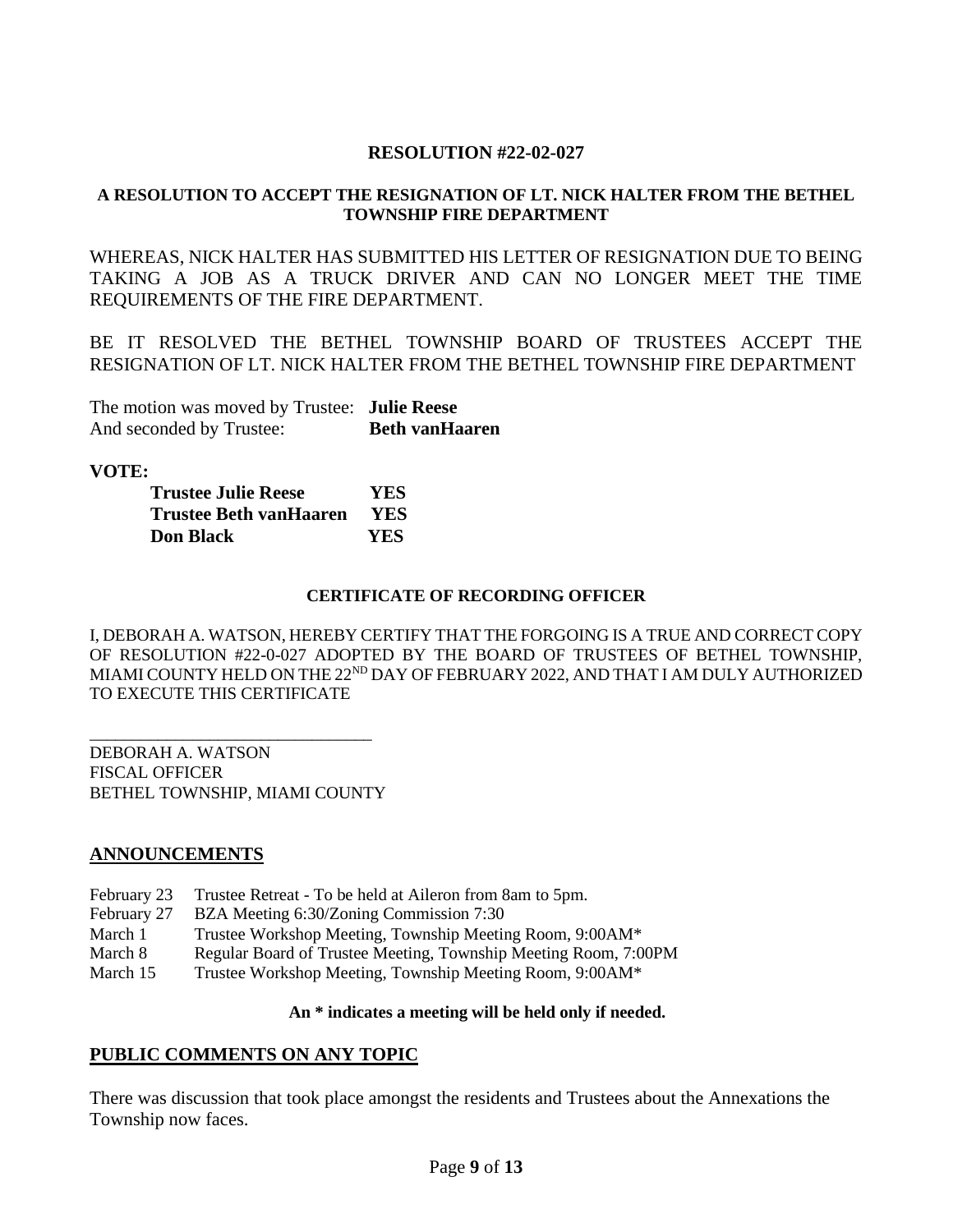If you wish to hear more in detail,

• There is audio of our regular meetings and they are posted to our website.

## **RESOLUTION 22-02-028 A RESOLUTION TO RECORD ELECTRONIC PAYMENTS 72-141 AND THE WARRANTS 53211-53239**

BE IT RESOLVED, BY THE BOARD OF TRUSTEES OF BETHEL TOWNSHIP, MIAMI COUNTY THAT THE PAYMENT OF THE ELECTRONIC PAYMENTS FROM NO.72-141 AND THE WARRANTS 53211-53239 BE RECORDED THROUGH THE REQUEST OF THE FISCAL OFFICER.

| The motion was moved by Trustee: Beth vanHaaren |                    |
|-------------------------------------------------|--------------------|
| And seconded by Trustee:                        | <b>Julie Reese</b> |

## **VOTE:**

| Trustee Beth vanHaaren   | <b>YES</b> |
|--------------------------|------------|
| Trustee Julie Reese      | YES.       |
| <b>Trustee Don Black</b> | YES.       |

## **PAYMENTS**

| <b>Number</b> | <b>Post Date</b> | Payee                       | <b>Total Warrant</b> |
|---------------|------------------|-----------------------------|----------------------|
|               |                  |                             | Amount               |
| 72-2022       | 2/4/22           | <b>TYLER D ALLISS</b>       | \$1,513.14           |
| 72-2022       | 2/4/22           | <b>TYLER D ALLISS</b>       | \$1,513.14           |
| 73-2022       | 2/4/22           | MICHAEL ARNOLD JR           | \$646.46             |
| 74-2022       | 2/4/22           | <b>JAIMIE BAGWELL</b>       | \$155.45             |
| 75-2022       | 2/4/22           | <b>CYRUS N BROYLES</b>      | \$704.47             |
| 76-2022       | 2/4/22           | <b>BENJAMIN M CAHILL</b>    | \$683.36             |
| 77-2022       | 2/4/22           | <b>JACOB DANIEL CLINE</b>   | \$1,662.41           |
| 78-2022       | 2/4/22           | <b>ALLAN DAVIS</b>          | \$699.79             |
| 79-2022       | 2/4/22           | <b>JAMES ANDREW EHRHART</b> | \$531.09             |
| 80-2022       | 2/4/22           | <b>AUSTIN HOFFMAN</b>       | \$524.95             |
| 81-2022       | 2/4/22           | <b>JASON JASPER</b>         | \$378.81             |
| 82-2022       | 2/4/22           | WILLIAM P MANNHEIM          | \$1,051.08           |
| 83-2022       | 2/4/22           | <b>BRIAN D MCKELLAR</b>     | \$566.24             |
| 85-2022       | 2/4/22           | <b>JAROD M REILLY</b>       | \$1,079.60           |
| 86-2022       | 2/4/22           | <b>MARCUS A ROLL</b>        | \$425.75             |
| 87-2022       | 2/4/22           | <b>JOSHUA SCHIEBREL</b>     | \$639.22             |
| 88-2022       | 2/4/22           | <b>CHRISTOPHER M SCOTT</b>  | \$1,121.38           |
| 89-2022       | 2/4/22           | <b>JAMES R SEBASTIAN</b>    | \$490.69             |
| 90-2022       | 2/4/22           | <b>ALEXANDER SEGRETTO</b>   | \$997.67             |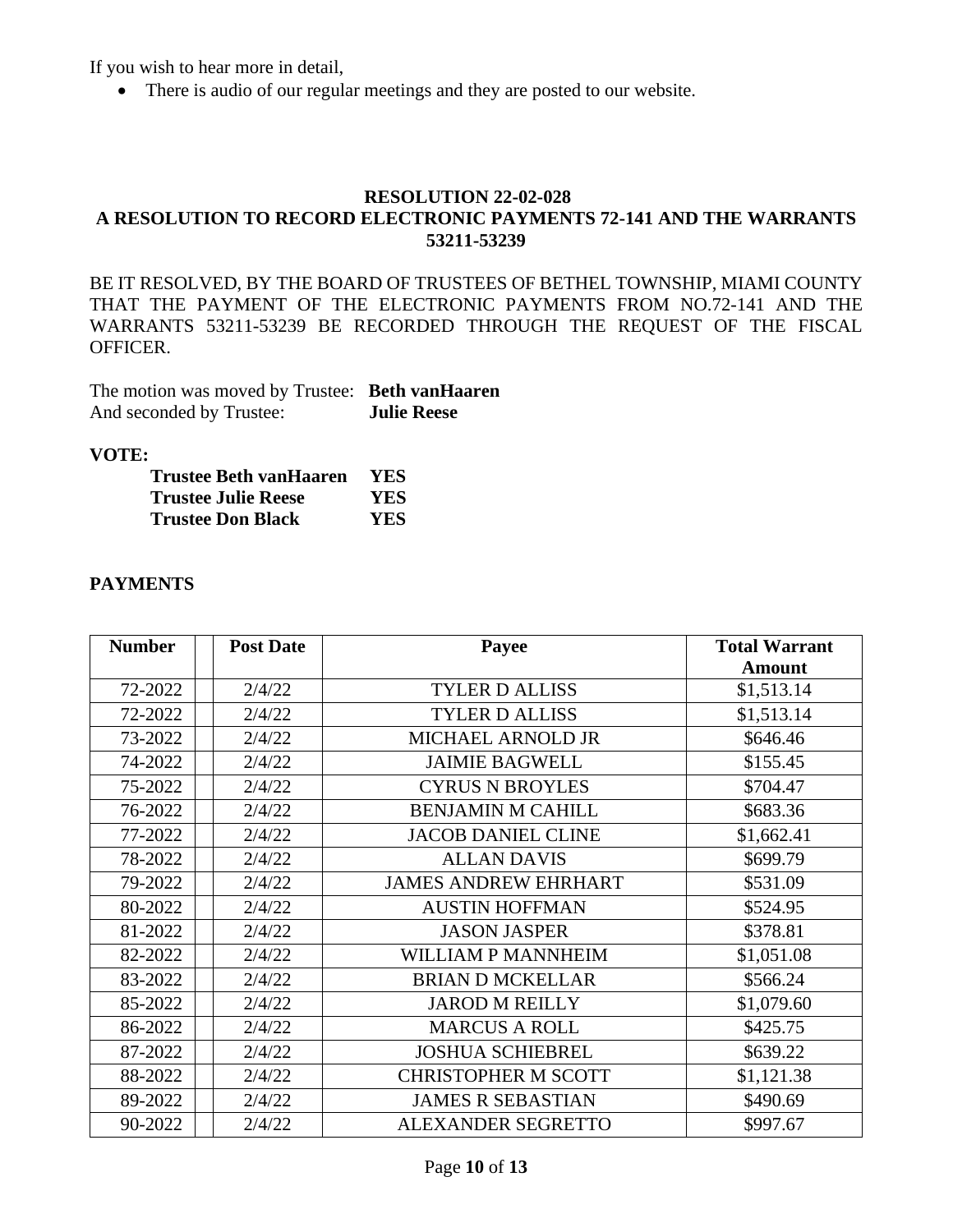| 91-2022  | 2/4/22  | <b>CODY TYLER TEEGARDEN</b> | \$987.05   |
|----------|---------|-----------------------------|------------|
| 92-2022  | 2/4/22  | <b>DEBORAH A WATSON</b>     | \$201.98   |
| 93-2022  | 2/4/22  | TERRENCE W. WELDON JR.      | \$1,122.72 |
| 94-2022  | 2/4/22  | <b>CONNOR WHELAN</b>        | \$1,222.23 |
| 95-2022  | 2/4/22  | ROBERT JAY YOCUM            | \$1,239.89 |
| 96-2022  | 2/4/22  | <b>JAY T. ZIMMERMAN</b>     | \$359.74   |
| 98-2022  | 2/3/22  | <b>DONALD R BLACK</b>       | \$945.16   |
| 99-2022  | 2/3/22  | <b>JULIE REESE</b>          | \$1,310.92 |
| 100-2022 | 2/3/22  | <b>HELEN E VANHAAREN</b>    | \$1,263.22 |
| 101-2022 | 2/3/22  | <b>DEBORAH A WATSON</b>     | \$1,434.56 |
| 103-2022 | 2/3/22  | <b>DONALD R BLACK</b>       | \$945.16   |
| 104-2022 | 2/3/22  | <b>JULIE REESE</b>          | \$1,310.92 |
| 105-2022 | 2/3/22  | <b>HELEN E VANHAAREN</b>    | \$1,263.22 |
| 106-2022 | 2/3/22  | <b>DEBORAH A WATSON</b>     | \$1,434.56 |
| 108-2022 | 2/4/22  | MICHAEL ARNOLD JR           | \$1,354.25 |
| 109-2022 | 2/4/22  | <b>JAMES ANDREW EHRHART</b> | \$1,743.40 |
| 111-2022 | 2/4/22  | <b>JASON JASPER</b>         | \$699.90   |
| 113-2022 | 2/18/22 | <b>TYLER D ALLISS</b>       | \$1,013.79 |
| 114-2022 | 2/18/22 | MICHAEL ARNOLD JR           | \$601.33   |
| 115-2022 | 2/18/22 | <b>JAIMIE BAGWELL</b>       | \$320.07   |
| 116-2022 | 2/18/22 | <b>CYRUS N BROYLES</b>      | \$995.84   |
| 117-2022 | 2/18/22 | <b>BENJAMIN M CAHILL</b>    | \$792.07   |
| 118-2022 | 2/18/22 | <b>CASSANDRA CHANNELL</b>   | \$147.49   |
| 119-2022 | 2/18/22 | <b>JACOB DANIEL CLINE</b>   | \$1,147.13 |
| 120-2022 | 2/18/22 | <b>ALLAN DAVIS</b>          | \$550.63   |
| 121-2022 | 2/18/22 | <b>JAMES ANDREW EHRHART</b> | \$521.09   |
| 122-2022 | 2/18/22 | <b>AUSTIN HOFFMAN</b>       | \$599.64   |
| 123-2022 | 2/18/22 | <b>JASON JASPER</b>         | \$507.26   |
| 124-2022 | 2/18/22 | WILLIAM P MANNHEIM          | \$1,127.43 |
| 125-2022 | 2/18/22 | <b>BRIAN D MCKELLAR</b>     | \$510.16   |
| 126-2022 | 2/18/22 | <b>STACEY L MCKENZIE</b>    | \$355.88   |
| 127-2022 | 2/18/22 | <b>JAROD M REILLY</b>       | \$579.75   |
| 128-2022 | 2/18/22 | <b>AMIER SALAH</b>          | \$622.41   |
| 129-2022 | 2/18/22 | <b>JOSHUA SCHIEBREL</b>     | \$730.52   |
| 130-2022 | 2/18/22 | <b>CHRISTOPHER M SCOTT</b>  | \$1,121.38 |
| 131-2022 | 2/18/22 | <b>JAMES R SEBASTIAN</b>    | \$326.32   |
| 132-2022 | 2/18/22 | ALEXANDER SEGRETTO          | \$1,143.27 |
| 133-2022 | 2/18/22 | <b>CODY TYLER TEEGARDEN</b> | \$833.96   |
| 135-2022 | 2/18/22 | TERRENCE W. WELDON JR.      | \$1,047.37 |
| 136-2022 | 2/18/22 | <b>CONNOR WHELAN</b>        | \$1,726.12 |
| 137-2022 | 2/18/22 | ROBERT JAY YOCUM            | \$1,201.30 |
| 138-2022 | 2/18/22 | <b>JAY T. ZIMMERMAN</b>     | \$311.98   |
| 140-2022 | 2/18/22 | MICHAEL ARNOLD JR           | \$1,354.25 |
| 141-2022 | 2/18/22 | <b>JAMES ANDREW EHRHART</b> | \$1,743.40 |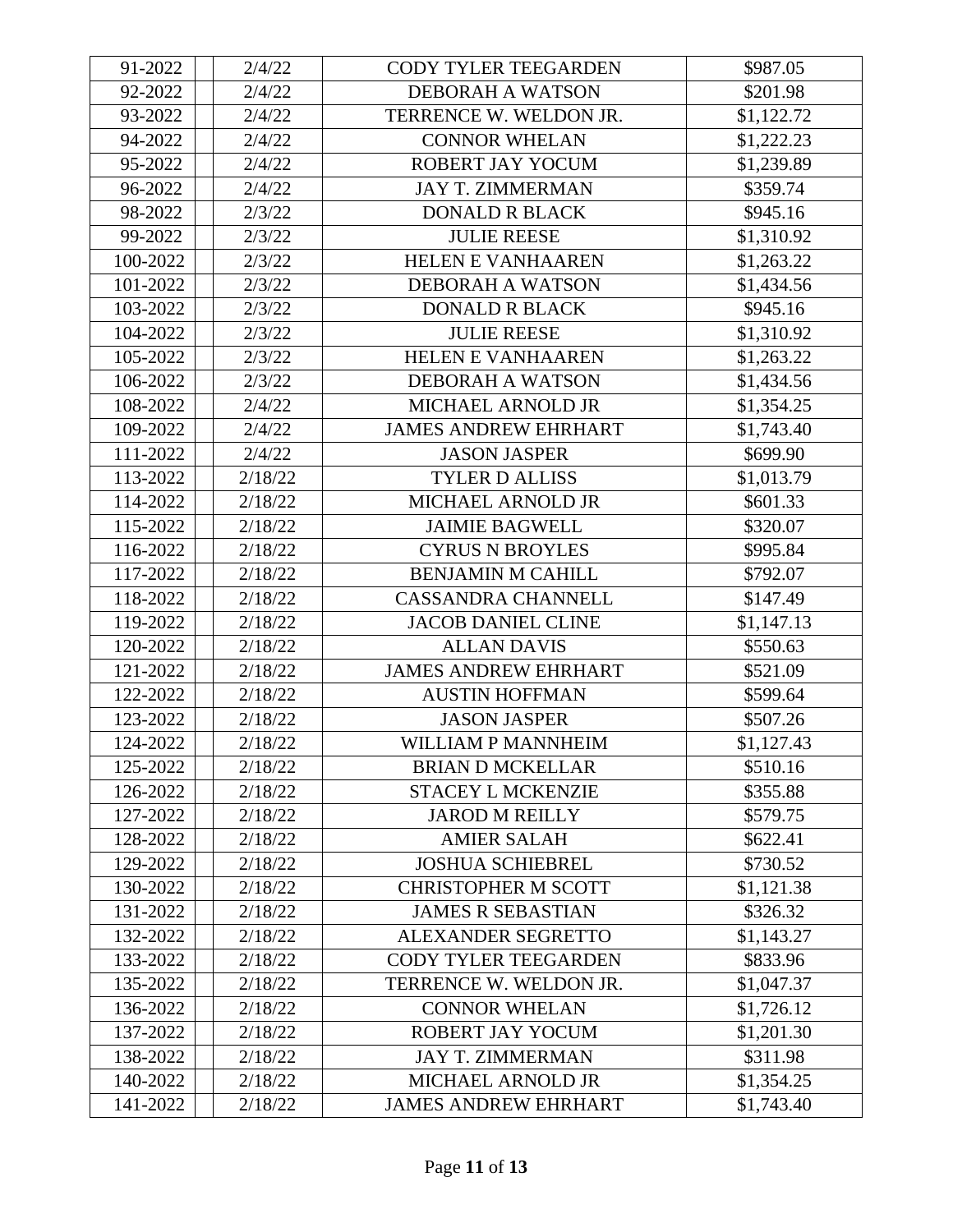| 214-2022 | 1/31/22 | ANTHEM BLUE CROSS AND BLUE<br><b>SHIELD</b>       | \$9,749.91 |
|----------|---------|---------------------------------------------------|------------|
| 215-2022 | 1/31/22 | UNITY NATIONAL BANK                               | \$2.27     |
| 217-2022 | 2/9/22  | <b>BUREAU OF WORKERS</b><br><b>COMPENSATION</b>   | \$7,435.00 |
| 218-2022 | 2/4/22  | <b>AMAZON CAPITAL SERVICES</b>                    | \$662.48   |
| 53211    | 1/31/22 | UNITY NATIONAL BANK                               | \$4,650.00 |
| 53212    | 2/3/22  | <b>FIRST NET</b>                                  | \$388.38   |
| 53213    | 2/3/22  | AT&T                                              | \$82.74    |
| 53214    | 2/3/22  | MIAMI COUNTY TOWNSHIP<br><b>ASSOCIATION</b>       | \$555.00   |
| 53215    | 2/3/22  | POSTER COMPLIANCE CENTER                          | \$85.54    |
| 53216    | 2/3/22  | <b>AES Ohio</b>                                   | \$646.19   |
| 53217    | 2/3/22  | DURST BROS. EXCAVATING CO.                        | \$500.00   |
| 53218    | 2/3/22  | MEDICOUNT MANAGEMENT, INC                         | \$975.47   |
| 53219    | 2/3/22  | WARREN FIRE EQUIPMENT, INC                        | \$1,288.05 |
| 53220    | 2/3/22  | <b>O'REILLY AUTO PARTS</b>                        | \$21.66    |
| 53221    | 2/3/22  | <b>DANCO LETTERING</b>                            | \$471.25   |
| 53222    | 2/3/22  | <b>RUSH TRUCK CENTER</b>                          | \$131.60   |
| 53223    | 2/3/22  | <b>SUNRISE COOPERATIVE</b>                        | \$1,074.69 |
| 53224    | 2/3/22  | WASTE MANAGEMENT OF OHIO INC                      | \$64.86    |
| 53225    | 2/3/22  | KOENING EQUIPMENT CO                              | \$1.79     |
| 53226    | 2/3/22  | UNITED HEALTH CARE-INSURANCE<br><b>COMPANY</b>    | \$149.63   |
| 53227    | 2/3/22  | ACCENT BUSINESS COMMUNICATIONS                    | \$440.82   |
| 53228    | 2/3/22  | <b>CINTAS CORPORATION</b>                         | \$85.78    |
| 53229    | 2/3/22  | <b>AIRGAS</b>                                     | \$234.91   |
| 53230    | 2/3/22  | <b>AQUA FALLS BOTTLED WATER</b>                   | \$12.09    |
| 53231    | 2/3/22  | <b>JIM STUBBS</b>                                 | \$1,175.62 |
| 53232    | 2/3/22  | AUTOZONE, INC                                     | \$43.96    |
| 53233    | 2/3/22  | <b>SAMS CLUB</b>                                  | \$33.22    |
| 53234    | 2/3/22  | AIM MEDIA MIDWEST OPERATING                       | \$288.35   |
| 53235    | 2/3/22  | <b>LOWES BUSINESS ACCOUNT</b>                     | \$64.05    |
| 53236    | 2/3/22  | <b>STAPLES ADVANTAGE</b>                          | \$65.76    |
| 53237    | 2/3/22  | <b>DUNCAN OIL CO</b>                              | \$2,098.16 |
| 53238    | 2/3/22  | <b>JIM STUBBS</b>                                 | \$284.28   |
| 53239    | 2/8/22  | MIAMI COUNTY-SHERIFFS DEPT                        | \$60.00    |
| 53240    | 2/22/22 | <b>AIRGAS</b>                                     | \$234.91   |
| 53241    | 2/22/22 | <b>CINTAS CORPORATION</b>                         | \$42.89    |
| 53242    | 2/22/22 | <b>US BANK</b>                                    | \$225.86   |
| 53243    | 2/22/22 | <b>SUNRISE COOPERATIVE</b>                        | \$1,415.72 |
| 53244    | 2/22/22 | <b>AQUA FALLS BOTTLED WATER</b>                   | \$153.33   |
| 53245    | 2/22/22 | <b>MIAMI COUNTY SANITARY</b><br>ENGINEERING DEPT. | \$227.67   |
| 53246    | 2/22/22 | WASTE MANAGEMENT OF OHIO INC                      | \$505.86   |
| 53247    | 2/22/22 | <b>BETH VAN HAAREN</b>                            | \$85.80    |